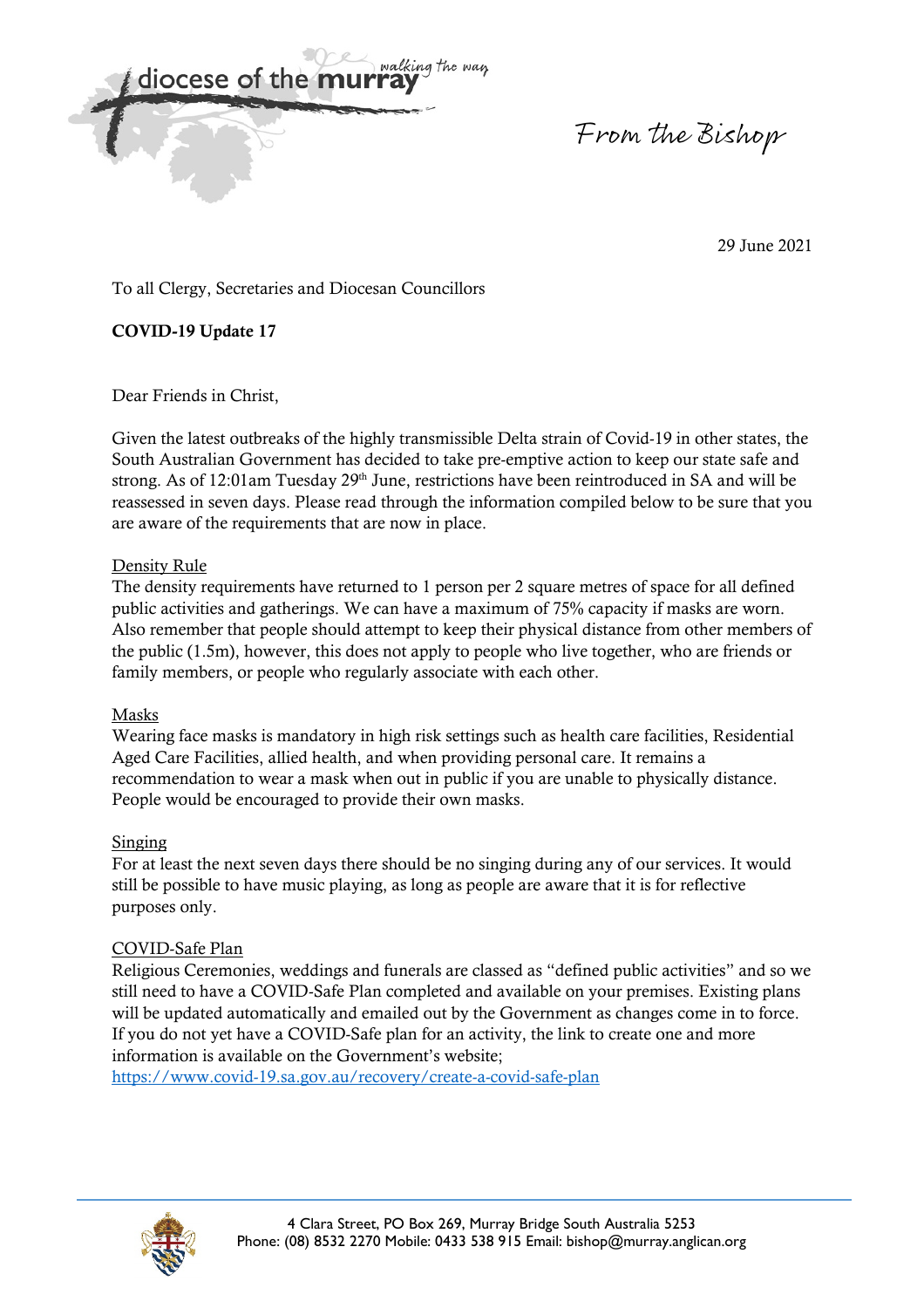### COVID Marshals

Some activities require a COVID Marshal to be present as outlined in your COVID-Safe Plans. People can complete the relevant online training as prescribed by SA Health, at no cost via this link; https://marshal.clickontraining.com.au/

### COVID SAfe Check-in and Contact Tracing

The COVID SAfe Check-in was introduced to enhance contact tracing and a unique QR code is issued as part of your COVID-Safe Plan. The QR code needs to be printed and displayed prominently so that when people arrive at a venue, they can check in by scanning the QR code using their smart phone through the mySA Gov app. Remember that this applies for worship spaces, halls and/or op-shops. If people don't have the app they can use their smart phone camera and a secure web form will open to check in.

If people don't have a smart phone then paper recording can still be used as a back-up. Continue to note the date and time of the activity along with the person's name and contact details. All paper Contract Tracing Records must still be kept in a secure location after the occasion that they have been obtained. They should then be destroyed after 30 days – not simply put in the bin.

### Weddings and Funerals

The maximum attendance permitted at a wedding or funeral is 150 people, although the 1 person per 2 square metres rule still applies.

#### Aged Care Facilities

Restrictions on visitors to Aged Care facilities may vary from site to site so please check with the facility before making any pastoral visits. Masks will be mandatory as noted above.

### Holy Communion

The sharing of utensils, i.e. the common cup, is NOT permitted at this time.

### Passing of the Peace

There should be NO passing of the peace during the service. The phrase, "the Lord be with you" should simply be responded to with "and also with you." Similarly, any greeters/welcomers should not be shaking hands when people arrive, and neither should the Priest at the conclusion of the service.

### The Collection

Taking a collection during a service is fine but the plate should not be passed from person to person. If possible, the plate should be available for people to use on their way into or out of the service. People counting money should use gloves and ensure that they wash their hands. Continue to encourage people to give electronically where they are able.

#### Morning Tea

Morning tea may be held after services but all food and drink should be single served portions and not shared portions from communal containers. It is also important that people do not share utensils so this should be considered. People should be seated to consume any food or beverages.

#### Cleaning after services and other gatherings

This should be continued as recommended by the authorities and outlined in your COVID-Safe plans.